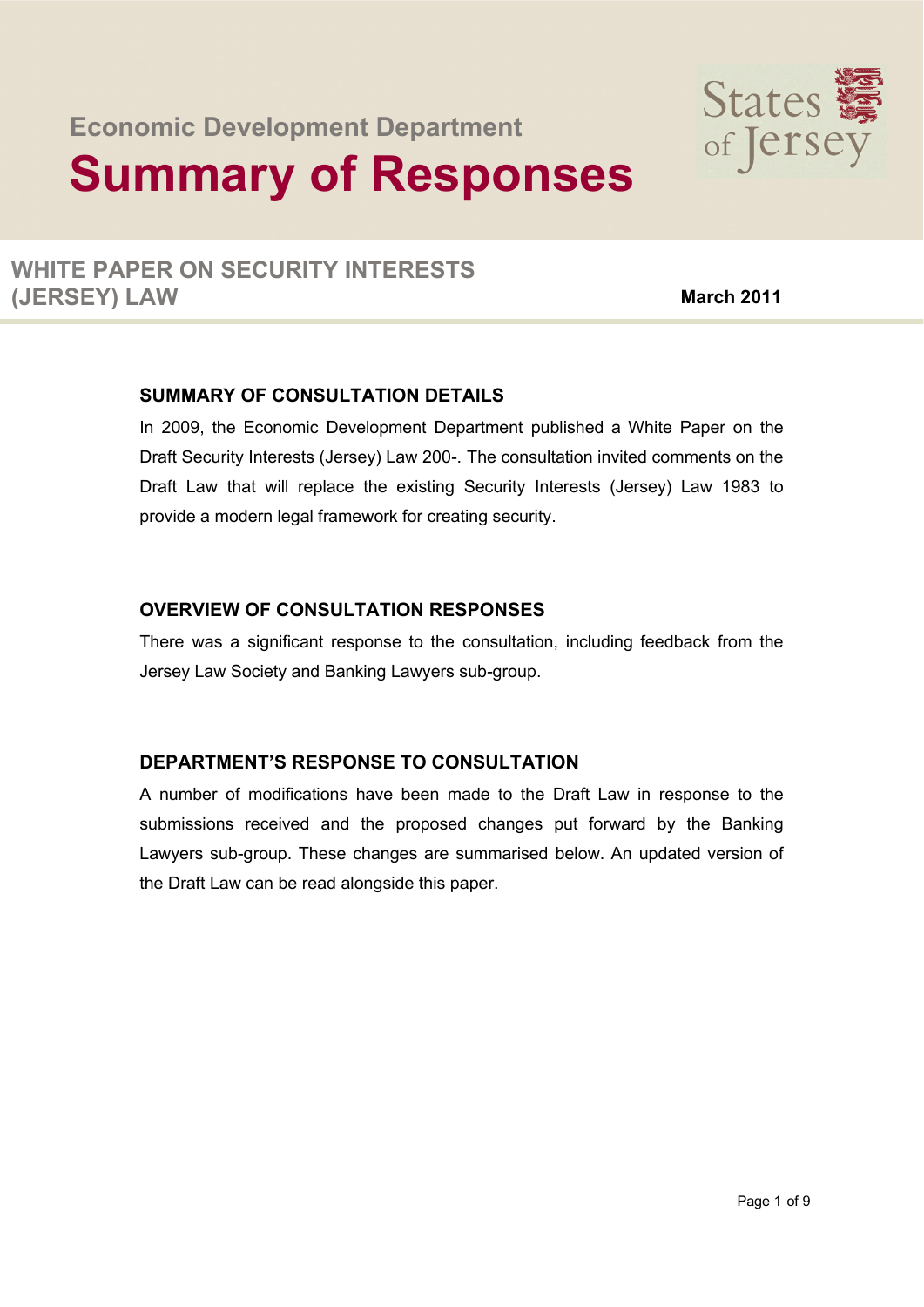## **Summary of Responses to the consultation on the Draft Security Interest (Jersey) Law**

#### **Introduction**

1. There has been a significant response to the consultation on the draft Security Interests Law ("**the Consultation draft**"). This has included valuable feedback from the Jersey Law Society and from the Banking Lawyers sub-group ("**the Group**"). In response to the various submissions received, coupled with proposed changes contained in a revised draft prepared by Ogier on behalf of the Group, a number of modifications have been made to the Consultation draft. These are summarised in the present paper, which should be read alongside the final draft of the new Law ("**the Final draft**"). Some of the changes made are significant, whilst others are by way of technical improvements designed to simplify and clarify the text.

#### **Major changes**

#### *Deletion of Part 5*

2. Part 5 of the Consultation draft contained detailed provisions relating to the transfer by a debtor of its interest in collateral. The Group submitted that such transfers were almost invariably prohibited by the terms of the security agreement and asked for the ability for the parties to contract out of this provision as is currently the case. The merits of this approach were considered and it was felt that it would not be right to bar such an established practice. As there was evidence that the right to contract out would be likely to be exercised in almost every case it has been decided to remove Part 5 altogether, thereby simplifying and shortening the Final draft.

#### *Sphere of application*

3. Under Article 4 of the Consultation draft the new Law would have applied to a security interest created over any intangible property, wherever situated, by a company registered in Jersey or by a Jersey individual. It would have also applied to an assignment of a receivable by a company registered in Jersey or by a Jersey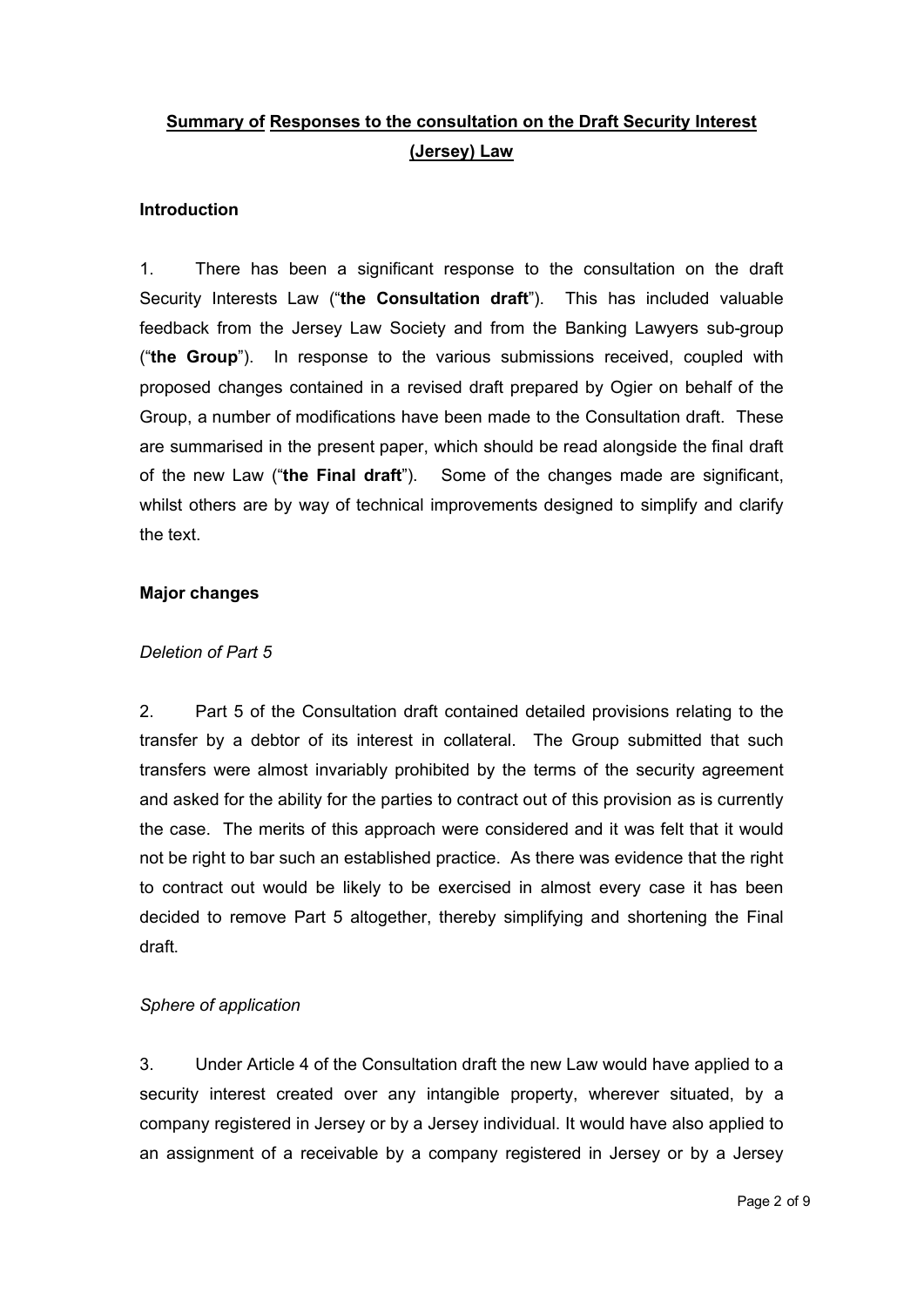individual. However, the Group strongly urged that the new Law should be confined to intangible property situated in Jersey and should not apply where the account debtor was located abroad. In the view of the Group, the fact that the grantor of the security interest or the assignor of the receivable was based in Jersey was not a ground for applying the Law. Therefore the relevant factor should be the location of the account debtor.

4. It is accepted that the location of the grantor or assignor should not be determinative. However, it was pointed out that the appropriate connecting factor would depend on the nature of the collateral. In line with established conflict of laws rules, the revised Article 4 distinguishes five classes of security interests. Security interests in documentary intangibles will be governed by the Law if the documents themselves (i.e. negotiable instruments or negotiable investment securities) are situated in Jersey. In the case of non-negotiable investment securities, the Law will apply if they are listed on a register maintained in Jersey or a register maintained by a Jersey company or individual. Where a security interest is given over one or more investment securities held through a securities account with an intermediary, and where security interests are created in deposit accounts, the Law will apply if the account is maintained in Jersey. This corresponds to the conflict rule embodied in Article 9 of the EC Financial Collateral Directive. With regard to any other kind of intangible, the Law will apply only if the account debtor or other person owing payment or other performance to the grantor is situated in Jersey. The Law will also govern an interest or transaction prescribed by Order for the purposes of the Article, as well as an assignment of a receivable if the receivable is payable by a Jersey company or individual.<sup>1</sup> Article 4 was discussed in draft with some members of the Group, who expressed satisfaction with it.

5. In addition, an Article has been inserted (Article 5 in the Final draft) to enable parties to choose that this Law shall apply to an agreement that would, apart from the operation of Article 4, create a security interest in intangible moveable property. This provision will only be available when those deciding this Law should apply are parties to the agreement and consequently, it will not bind third parties. For the purposes of this Article, the property may be situated anywhere in the world. This clarifies Article 102(2) in the Consultation draft.

 $\frac{1}{2}$  $^1$  Assignment means an assignment otherwise than by way of security - see the definition of "assign" in Article 1.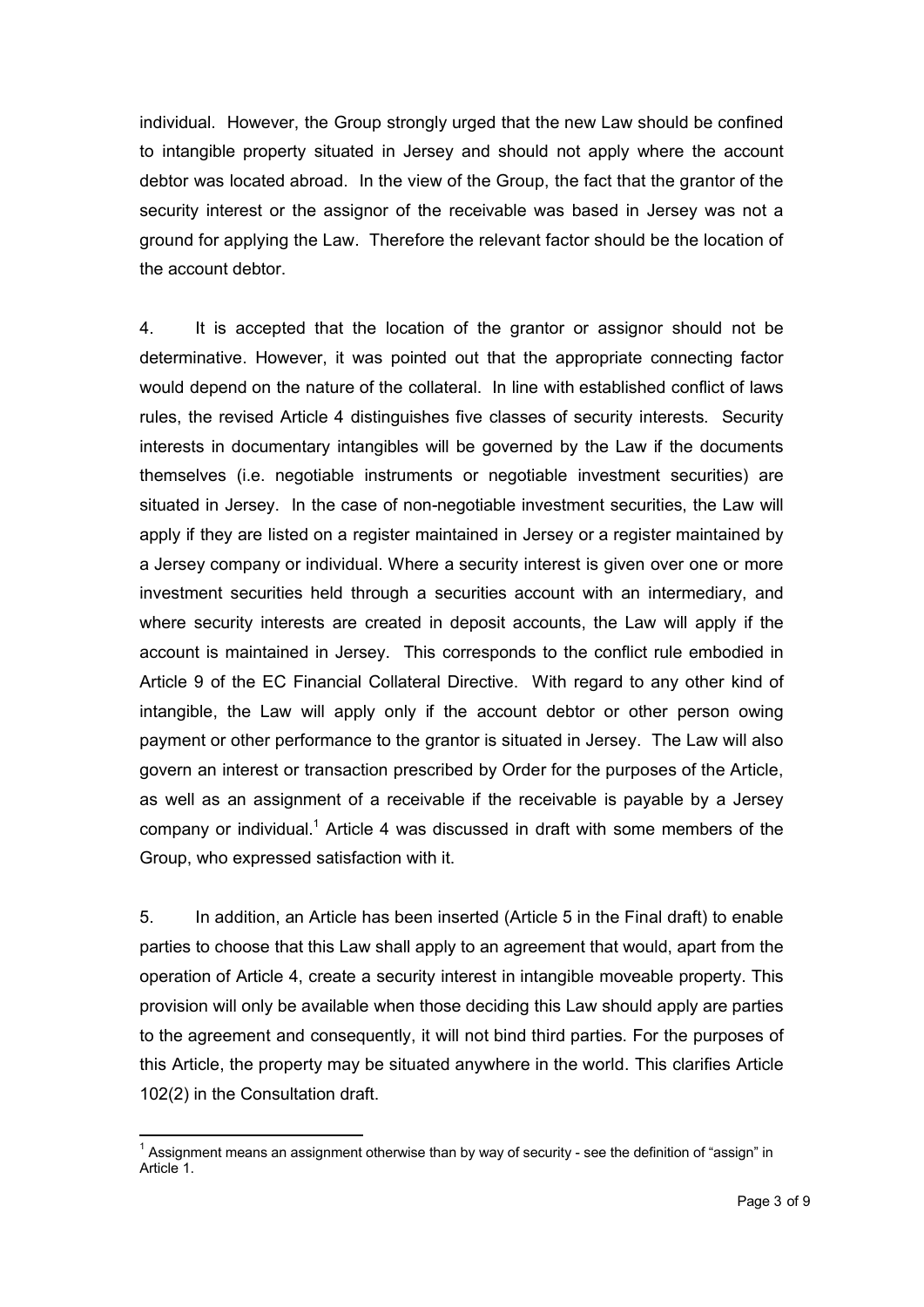6. It should also be noted that Article 8 no longer excludes the application of the Law to security interests over intellectual property. This prevents an unnecessary restriction to the application of this Law.

#### *Floating charges*

7. Article 15 on floating charges was removed because the floating charge is not a relevant form of security in Jersey.

#### *Priority rules*

8. The special priority rules in Article 30 have now been extended to cover not only investment securities and deposit accounts but also securities accounts, which had been omitted. A paragraph has been added to Article 31 (which deals with priorities where a security interest is transferred) to make it clear that between successive transferees of the same security interest, priority goes to the first to register his assignment.

#### *Remedies*

9. Part 7 (Part 8 in the Consultation draft) dealing with enforcement of security interests has been substantially revised to address comments made regarding the earlier draft. Article 43(1) now provides for when enforcement can be exercised, and Article 43(2) lists all the remedies available under the Law, leaving to later Articles any conditions necessary for the exercise of a particular remedy. This allows the reader to see at a glance what steps a creditor can take in the event of default. Among the remedies listed are: appropriating, selling or taking control or possession of the collateral or proceeds subject to the security interest; exercising the rights of the grantor in relation to that collateral or proceeds; or instructing any person who has an obligation in relation to the collateral or proceeds to carry out that obligation for the benefit of the secured party. Article 43(3) makes it clear that the remedies are cumulative to the extent that they are not in conflict (for example, a creditor cannot exercise both the remedy of sale and the remedy of taking the collateral in satisfaction of the debt).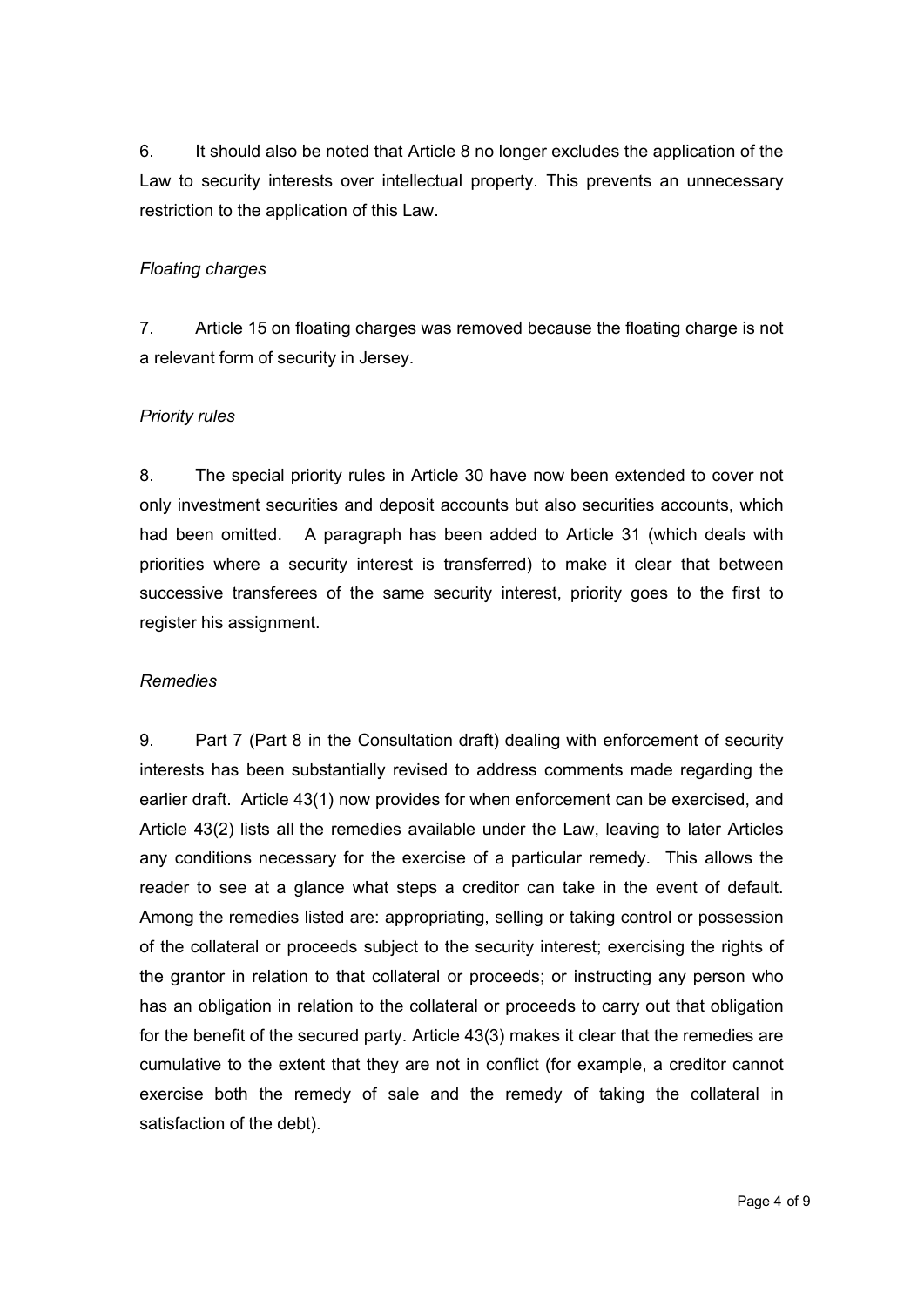10. Whilst Article 44 sets out notice required for appropriation or sale of collateral, it also provides that a person can agree to dispense with such notice should they have agreed to do so in writing with the secured party. The power of sale is no longer confined to the senior secured creditor (as stated in Article 60 of the Consultation draft). Consequently, any secured creditor can sell, though if the purchaser is to take free of the senior secured party's interest it will be necessary for the latter either to consent or to be paid out of the proceeds.

11. At Article 46(1)(a), the duty as to fair market value imposed on a secured party who sells or appropriates collateral is limited to the taking of all reasonable steps to obtain such value rather than obtaining fair market value as specified in the Consultation draft. The opportunity has been taken to integrate non-judicial means of facilitation into the primary provisions on remedies and to confine the facilitation of remedies to orders of the court. This removes a possible source of confusion over the difference between facilitation of a remedy and the remedy itself. As regards court orders, Article 52(c) now provides the remedy of appropriation, subject to the debtor's right to redeem.

12. In light of representations by the Group, amendments have been made to what were Articles 55 and 56 and are now Articles 49 and 50. Article 49(1) has been reworded to make it clearer. Article 50 permits the secured party to make a payment into court as an alternative to discharging its obligations under Article 49 and to be able to do so irrespective of whether there is a question as to who is entitled to receive payment under Article 49.

13. Article 66(1) in the Consultation draft gave the defaulting debtor the right to redeem the security at any time before the secured party sold the collateral. A member of the Group suggested that the right to redeem should be curtailed not only by a sale by the secured party but by that party's entry into a contract of sale, on the basis that this would make it impossible for the secured party to return the collateral to the debtor. New Article 54(1) now covers this eventuality and broadens it to cover every situation in which the secured party has acted irrevocably in relation to the collateral, for example, by applying it in satisfaction of the debt.

14. The grantor's alternative right to reinstate the security agreement (previously Article 67 but incorporated in Article 54 in the Final draft) is now qualified by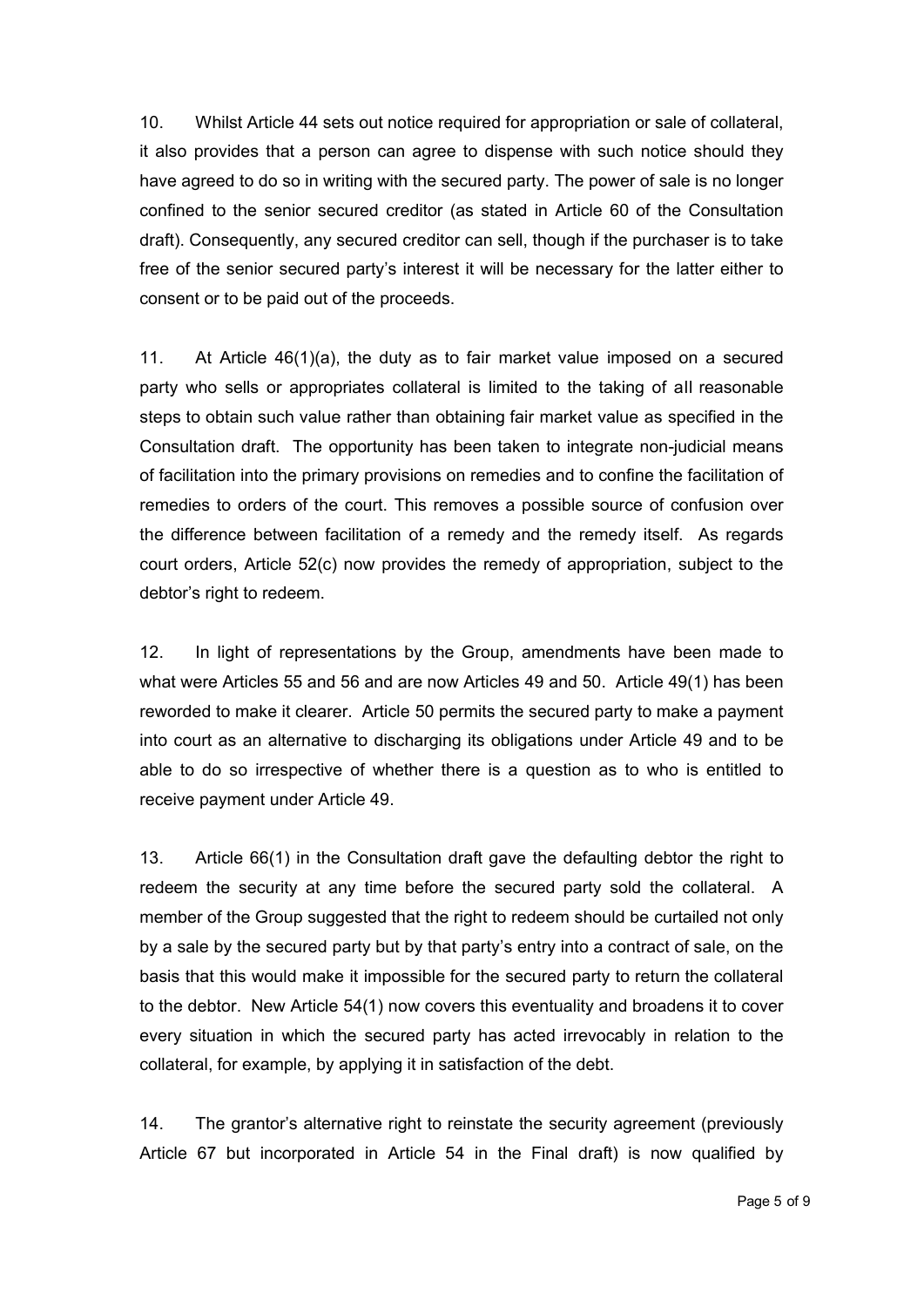reference to the terms of that agreement. However, the right to redeem may not be excluded or modified by agreement. The difference between reinstatement and redemption is that the former involves remedying accrued defaults and reviving the security agreement so that, for example, the debtor who reinstates continues to enjoy the benefit of contractual provisions for repayment by instalments. Redemption entails discharge of the entire indebtedness, resulting in termination of the security agreement and revesting of the collateral in the debtor. The right to redeem is an essential feature of a secured transaction.

#### *Bankruptcy*

15. To the extent that an asset is subject to a security interest, it does not form part of a bankrupt debtor's estate. Article 56 accordingly provides that the secured party's power of sale or exercise of other remedies is not affected by the bankruptcy of the debtor or subjection of its property to any other judicial proceeding. This is so whether or not the security interest takes the form of a holding of title, the rights of a security creditor who does not hold title will not be restricted to a priority claim to the proceeds, as they are under Article 6(1) of the Security Interests (Jersey) Law 1983. Paragraph 2(b) of Schedule 1 makes a consequential amendment to Article 10 of the Bankruptcy (Désastre) (Jersey) Law 1990. Where the collateral includes a contract entered into by the debtor with a third party, Article 53 enables the secured party to exercise any contractual right to step into the debtor's position under the contract, or appoint another person to do so, notwithstanding the bankruptcy.

#### *Supply of information*

16. The duty imposed by Article 85 to supply information is now limited to the supply of information to the grantor. The equivalent Article in the Consultation draft (Article 95) had extended it to cover judgment creditors, persons with a security interest in intangible movable property of the debtor and a representative authorised by any of them. The Article has been further amended for clarity, and in addition, liability has been specified by Article 85(6) as a fine of Level 3 on the standard scale.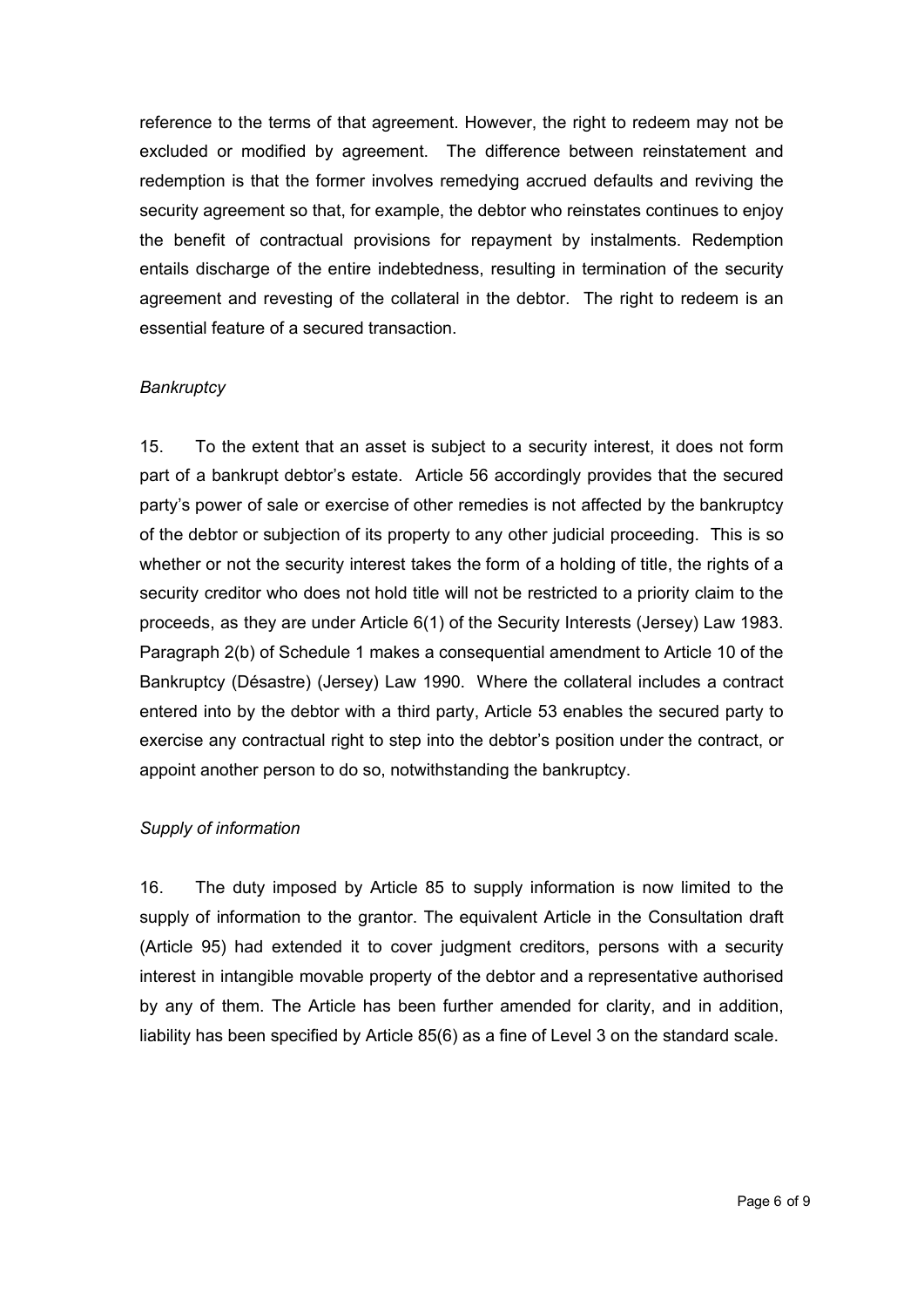#### *Transitional provisions: security interests*

17. Schedule 2 of the Consultation draft provided that the new Law should apply not only to security interests created on or after its commencement but also to preexisting security interests, with a transitional period for perfection of such interests under the new Law. Detailed representations were made that while it might be desirable to ensure that those taking security after entry into force of the new Law should be able to ascertain outstanding pre-existing interests after the end of the transition period, it would be difficult, if not impossible, for banks and their lawyers to ascertain from their records what security interests were still outstanding.

18. After considering the balance of the competing interests Schedule 2 has been revised to confine the new Law to security interests, created after the new Law's entry into force and to continuing security interests which are amended in one of the ways set out in paragraph 1 of Schedule  $2<sup>2</sup>$  These amendments affect the extent of the security interest and therefore require it to be treated as if it were a new interest and as such to be governed by the new Law.

19. Continuing security interests that have not been so amended will have priority over any security interest created under the new Law, and over any assignment of a receivable perfected under the new Law, unless the secured party in respect of the continuing security interest otherwise agrees. Amended security interests will have their priority determined under the new Law.

#### *Transitional provisions: assignments of receivables*

 $\overline{a}$ 

20. The starting position under paragraph 5(1) of Schedule 2 is that the new Law does not apply to a prior assignment.<sup>3</sup> However, considerations leading to the exclusion of un-amended continuing security interests from the new Law do not apply with the same force to outright assignments of receivables, which typically involve a continuing relationship between assignor and assignee under factoring, invoice discounting and block discounting arrangements.

 $2$  Continuing security interests mean pre-existing security interests still in force when Part 3 of the new Law comes into force.

 $3$  Prior assignment is an assignment made before Part 6 comes into force of a receivable by a Jersey company or a Jersey individual.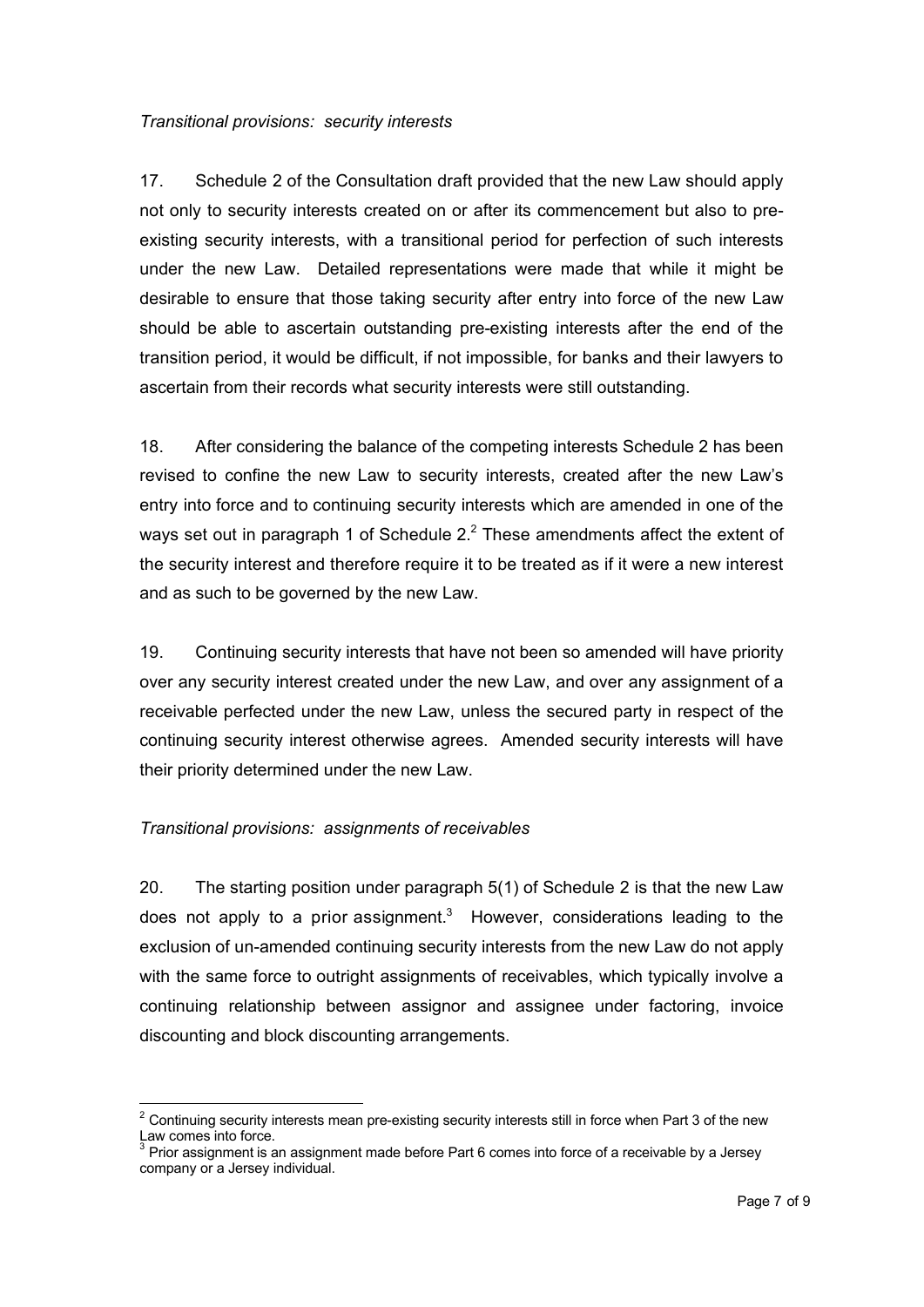21. Accordingly, paragraph 5 of Schedule 2 now provides that such assignments may be registered during or after the end of the transitional period and shall be deemed to be registered when Part 6 comes into force or when actually registered, whichever is the later. The transitional period is the period commencing when Part 8 (registration) comes into force and ending when Part 6 (assignments of receivables) comes into force (Schedule 2, paragraph 5(8)).

22. Registration does not affect the priority of a prior assignment against another prior assignment but does determine priority between a prior assignment and a new-Law assignment. In addition registration has the effect of perfecting the assignment for the purpose of Article 59(2), which deals with the effect of bankruptcy on unperfected assignments.

#### **Minor changes**

#### *Definitions*

23. The definitions in Article 1 were significantly refined as the result of proposals by respondents. This includes the addition of a definition of "account debtor", the transferral of the definition of "advance" to Article 33(4) and a refined definition of "purchase-money security interest". The term "default" has been replaced by "event of default" since, apart from the fact that this is standard terminology in loan and security agreements, it is also the phrase used in Article 8(1) of the 1983 Law. The definitions of "Jersey company" and "Jersey individual" have been moved to Article 1.

24. A definition of "assign" has been inserted to make it clear that the provisions relating to assignments of receivables are confined to assignments otherwise than by way of security, since security assignments fall within the definition of "security interest." An exception is provided by Article 41, dealing with the debtor's defences and rights of set-off against an assignee, which applies both to outright assignments and to security assignments.

25. The definition of "debtor" was previously used to cover both cases where the debtor granted the security and those where the debtor was merely an obligor, the security having been provided by a third party. It was pointed out that this dual meaning could be a source of confusion and that it was better to refer to the party